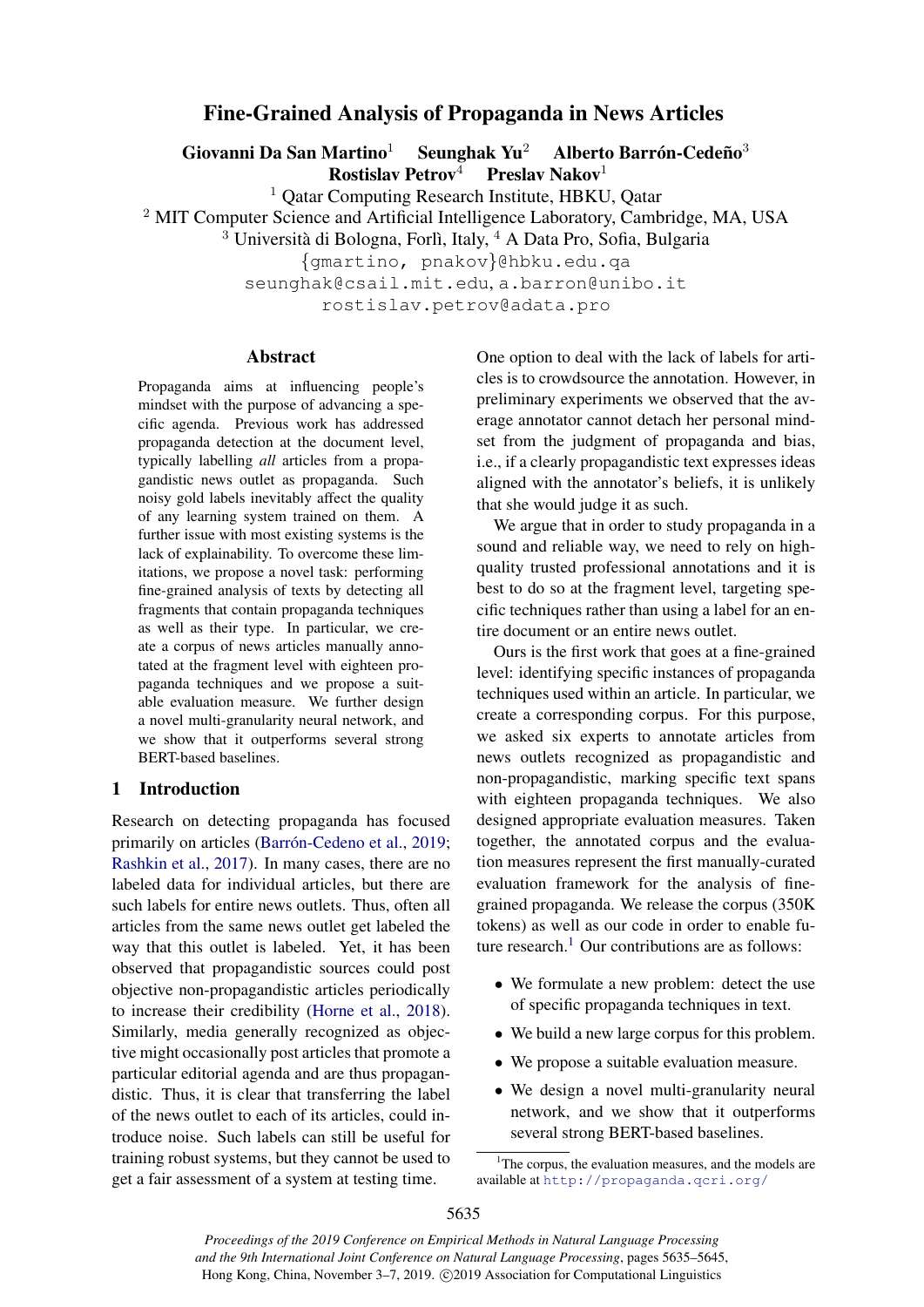Our corpus could enable research in propagandistic and non-objective news, including the development of explainable AI systems. A system that can detect instances of use of specific propagandistic techniques would be able to make it explicit to the users why a given article was predicted to be propagandistic. It could also help train the users to spot the use of such techniques in the news.

The remainder of this paper is organized as follows: Section [2](#page-1-0) presents the propagandistic techniques we focus on. Section [3](#page-3-0) describes our corpus. Section [4](#page-5-0) discusses an evaluation measures for comparing labeled fragments. Section [5](#page-6-0) presents the formulation of the task and our proposed models. Section [6](#page-7-0) describes our experiments and the evaluation results. Section [7](#page-8-0) presents some relevant related work. Finally, Section [8](#page-8-1) concludes and discusses future work.

# <span id="page-1-0"></span>2 Propaganda and its Techniques

Propaganda comes in many forms, but it can be recognized by its persuasive function, sizable target audience, the representation of a specific group's agenda, and the use of faulty reasoning and/or emotional appeals [\(Miller,](#page-9-3) [1939\)](#page-9-3). Since propaganda is conveyed through the use of a number of techniques, their detection allows for a deeper analysis at the paragraph and the sentence level that goes beyond a single document-level judgment on whether a text is propagandistic.

Whereas the definition of propaganda is widely accepted in the literature, the set of propaganda techniques differs between scholars [\(Torok,](#page-10-0) [2015\)](#page-10-0). For instance, [Miller](#page-9-3) [\(1939\)](#page-9-3) considers seven techniques, whereas [Weston](#page-10-1) [\(2018\)](#page-10-1) lists at least 24, and Wikipedia discusses  $69<sup>2</sup>$  $69<sup>2</sup>$  $69<sup>2</sup>$ . The differences are mainly due to some authors ignoring some techniques, or using definitions that subsume the definition used by other authors. Below, we describe the propaganda techniques we consider: a curated list of eighteen items derived from the aforementioned studies. The list only includes techniques that can be found in journalistic articles and can be judged intrinsically, without the need to retrieve supporting information from external resources. For example, we do not include techniques such as *card stacking* [\(Jowett and O'Donnell,](#page-9-4) [2012,](#page-9-4) page 237), since it would require comparing against external sources of information.

<span id="page-1-1"></span><sup>2</sup>[http://en.wikipedia.org/wiki/](http://en.wikipedia.org/wiki/Propaganda_techniques) [Propaganda\\_techniques](http://en.wikipedia.org/wiki/Propaganda_techniques); last visit May 2019.

The eighteen techniques we consider are as follows (cf. Table [1](#page-2-0) for examples):

1. Loaded language. Using words/phrases with strong emotional implications (positive or negative) to influence an audience [\(Weston,](#page-10-1) [2018,](#page-10-1) p. 6). *Ex.:* "[...] a lone lawmaker's childish shouting."

2. Name calling or labeling. Labeling the object of the propaganda campaign as either something the target audience fears, hates, finds undesirable or otherwise loves or praises [\(Miller,](#page-9-3) [1939\)](#page-9-3). *Ex.:* "Republican congressweasels", "Bush the Lesser."

3. Repetition. Repeating the same message over and over again, so that the audience will eventually accept it [\(Torok,](#page-10-0) [2015;](#page-10-0) [Miller,](#page-9-3) [1939\)](#page-9-3).

4. Exaggeration or minimization. Either representing something in an excessive manner: making things larger, better, worse (e.g., "the best of the best", "quality guaranteed") or making something seem less important or smaller than it actually is [\(Jowett and O'Donnell,](#page-9-4) [2012,](#page-9-4) p. 303), e.g., saying that an insult was just a joke. *Ex.:* "Democrats bolted as soon as Trump's speech ended in an apparent effort to signal they can't even stomach being in the same room as the president"; "I was not fighting with her; we were just playing."

5. Doubt. Questioning the credibility of someone or something. *Ex.:* A candidate says about his opponent: "Is he ready to be the Mayor?"

6. Appeal to fear/prejudice. Seeking to build support for an idea by instilling anxiety and/or panic in the population towards an alternative, possibly based on preconceived judgments. *Ex.:* "stop those refugees; they are terrorists."

7. Flag-waving. Playing on strong national feeling (or with respect to a group, e.g., race, gender, political preference) to justify or promote an action or idea [\(Hobbs and Mcgee,](#page-9-5) [2008\)](#page-9-5). *Ex.:* "entering this war will make us have a better future in our country."

8. Causal oversimplification. Assuming one cause when there are multiple causes behind an issue. We include *scapegoating* as well: the transfer of the blame to one person or group of people without investigating the complexities of an issue. *Ex.*: "If France had not declared war on Germany, World War II would have never happened."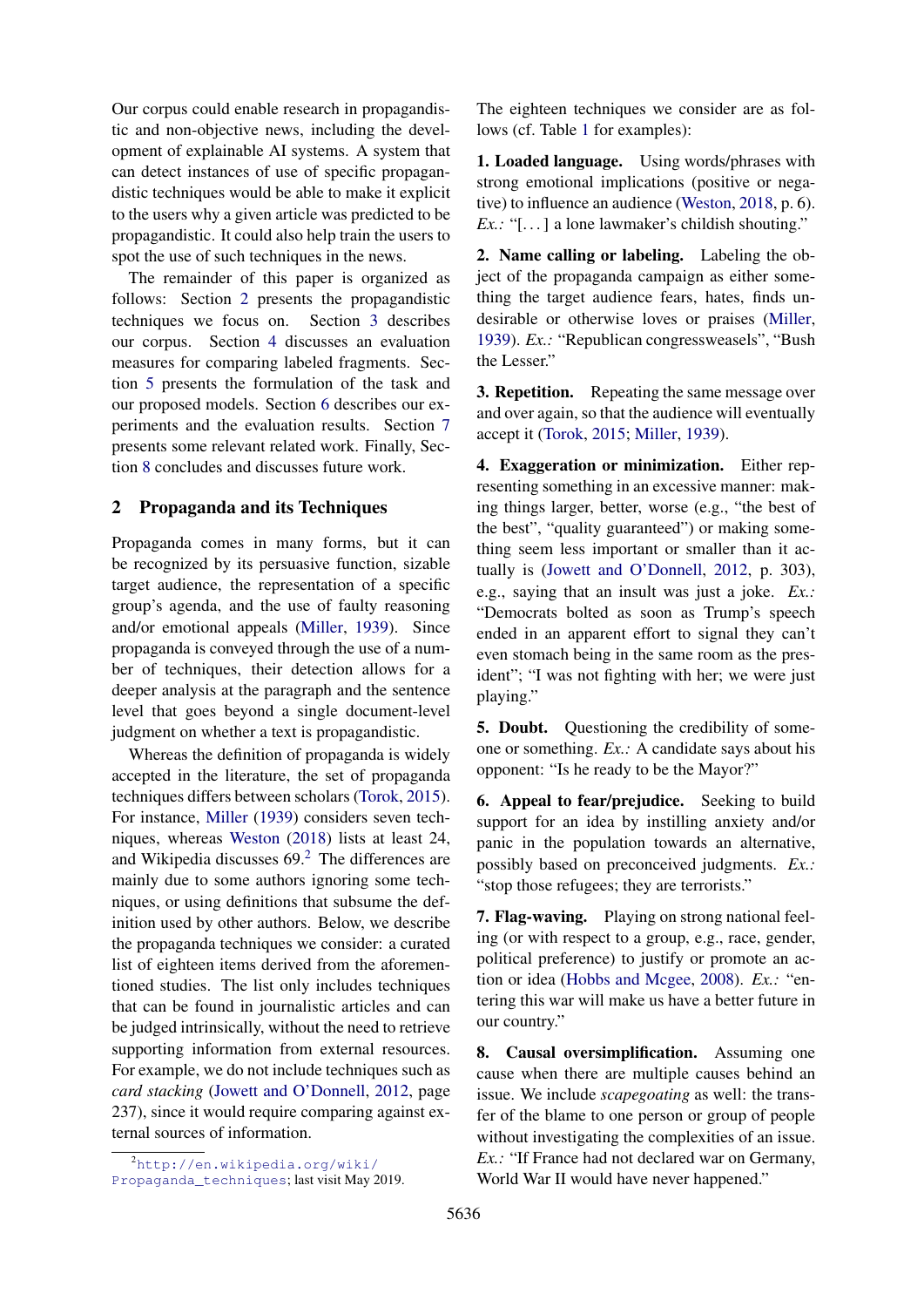<span id="page-2-0"></span>

| Doc ID Technique • Snippet                                                                                             |  |
|------------------------------------------------------------------------------------------------------------------------|--|
| 783702663 loaded language • until forced to act by a worldwide storm of outrage.                                       |  |
| 732708002 name calling, labeling • dismissing the protesters as "lefties" and hugging Barros publicly                  |  |
| 701225819 repetition • Farrakhan repeatedly refers to Jews as "Satan." He states to his audience [] call them by       |  |
| their real name. 'Satan.'                                                                                              |  |
| 782086447 exaggeration, minimization • heal the situation of extremely grave immoral behavior                          |  |
| 761969038 doubt . Can the same be said for the Obama Administration?                                                   |  |
| 696694316 appeal to fear/prejudice • A dark, impenetrable and "irreversible" winter of persecution of                  |  |
| the faithful by their own shepherds will fall.                                                                         |  |
| 776368676 flag-waving • conflicted, and his 17 Angry Democrats that are doing his dirty work are a disgrace to         |  |
| USA! - Donald J. Trump                                                                                                 |  |
| 776368676 flag-waving • attempt (Mueller) to stop the will of We the People!!! It's time to jail Mueller               |  |
| 735815173 causal oversimplification . he said The people who talk about the "Jewish question" are gen-                 |  |
| erally anti-Semites. Somehow I don't think                                                                             |  |
| 781768042 causal oversimplification • will not be reversed, which leaves no alternative as to why God                  |  |
| judges and is judging America today                                                                                    |  |
| 111111113 slogans • BUILD THE WALL!" Trump tweeted.                                                                    |  |
| 783702663 appeal to authority . Monsignor Jean-François Lantheaume, who served as first Counsellor of                  |  |
| the Nunciature in Washington, confirmed that "Viganò said the truth. That's all"                                       |  |
| 783702663 black-and-white fallacy . Francis said these words: "Everyone is guilty for the good he could                |  |
| have done and did not do  If we do not oppose evil, we tacitly feed it.                                                |  |
| 729410793 thought-terminating cliches • I do not really see any problems there. Marx is the President                  |  |
| 770156173 what about ism . President Trump - who himself avoided national military service in the 1960's-keeps         |  |
| beating the war drums over North Korea                                                                                 |  |
| 778139122 reductio ad hitlerum . "Vichy journalism," a term which now fits so much of the mainstream media.            |  |
| It collaborates in the same way that the Vichy government in France collaborated with the Nazis.                       |  |
| 778139122 red herring • It describes the tsunami of vindictive personal abuse that has been heaped upon Julian from    |  |
| well-known journalists, many claiming liberal credentials. The Guardian, which used to consider itself the             |  |
| most enlightened newspaper in the country, has probably been the worst.                                                |  |
| 698018235 bandwagon . He tweeted, "EU no longer considers #Hamas a terrorist group. Time for US to do same."           |  |
| 729410793 obfusc., int. vagueness, confusion . The cardinal's office maintains that rather than saying "yes," there is |  |
| a possibility of liturgical "blessing" of gay unions, he answered the question in a more subtle way without            |  |
| giving an explicit "yes."                                                                                              |  |
| 783702663 straw man • "Take it seriously, but with a large grain of salt." Which is just Allen's more nuanced way of   |  |
| saving: "Don't believe it."                                                                                            |  |

Table 1: Instances of the different propaganda techniques from our corpus. We show the document ID, the technique, and the text snippet, in bold. When necessary, some context is provided to better understand the example.

9. Slogans. A brief and striking phrase that may include labeling and stereotyping. Slogans tend to act as emotional appeals [\(Dan,](#page-9-6) [2015\)](#page-9-6). *Ex.:* "Make America great again!"

10. Appeal to authority. Stating that a claim is true simply because a valid authority/expert on the issue supports it, without any other supporting evidence [\(Goodwin,](#page-9-7) [2011\)](#page-9-7). We include the special case where the reference is not an authority/expert, although it is referred to as *testimonial* in the literature [\(Jowett and O'Donnell,](#page-9-4) [2012,](#page-9-4) p. 237).

11. Black-and-white fallacy, dictatorship. Presenting two alternative options as the only possibilities, when in fact more possibilities exist [\(Torok,](#page-10-0) [2015\)](#page-10-0). As an extreme case, telling the audience exactly what actions to take, eliminating any other possible choice (*dictatorship*). *Ex.:* "You must be a Republican or Democrat; you are not a Democrat. Therefore, you must be a Republican"; "There is no alternative to war."

12. Thought-terminating *cliché*. Words or phrases that discourage critical thought and meaningful discussion about a given topic. They are typically short, generic sentences that offer seemingly simple answers to complex questions or that distract attention away from other lines of thought [\(Hunter,](#page-9-8) [2015,](#page-9-8) p. 78). *Ex.:* "it is what it is"; "you cannot judge it without experiencing it"; "it's common sense", "nothing is permanent except change", "better late than never"; "mind your own business"; "nobody's perfect"; "it doesn't matter"; "you can't change human nature."

13. Whataboutism. Discredit an opponent's position by charging them with hypocrisy without directly disproving their argument [\(Richter,](#page-9-9) [2017\)](#page-9-9). For example, mentioning an event that discred-its the opponent: "What about ...?" [\(Richter,](#page-9-9) [2017\)](#page-9-9). *Ex.:* Russia Today had a proclivity for whataboutism in its coverage of the 2015 Baltimore and Ferguson protests in the US, which re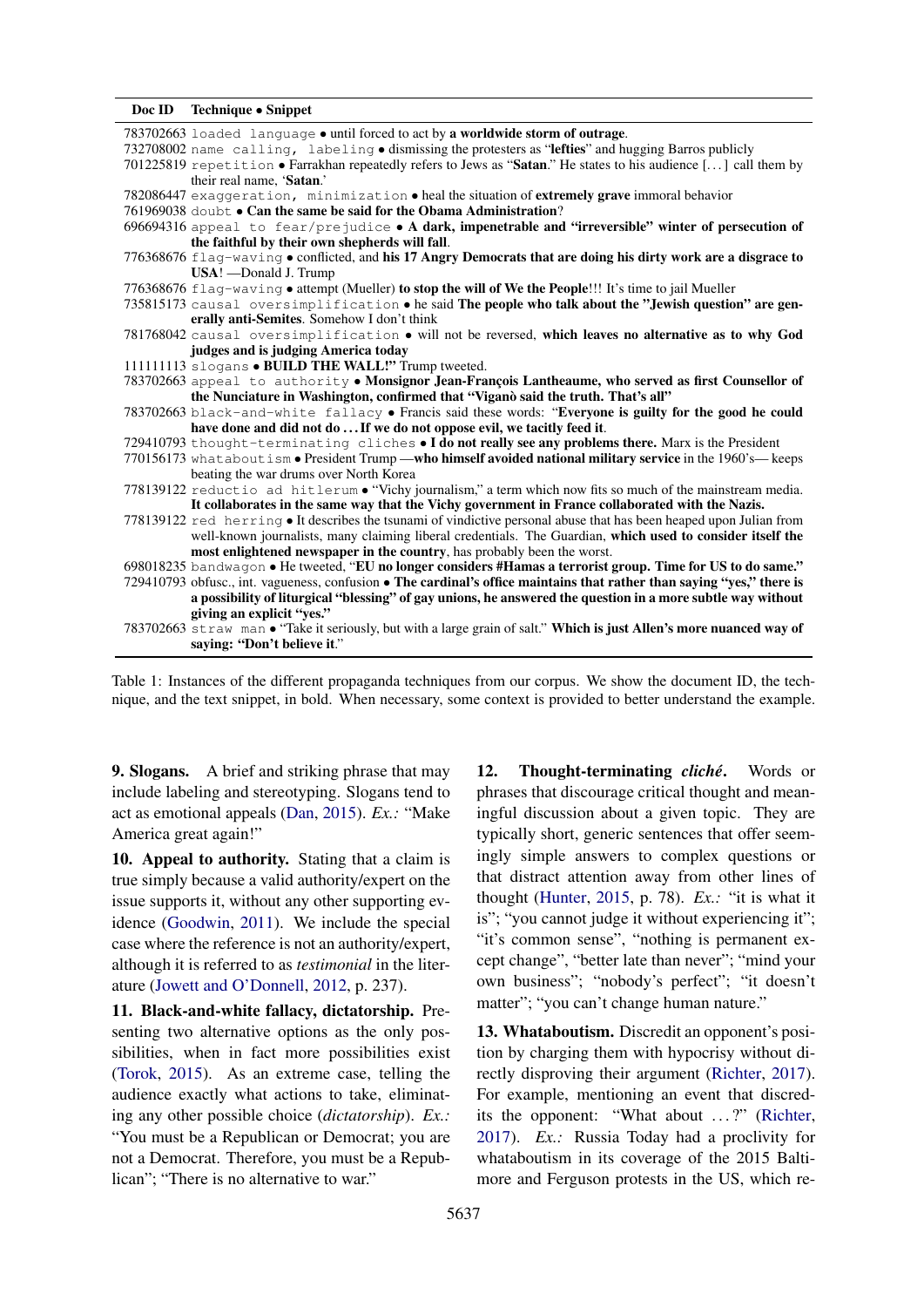vealed a consistent refrain: "the oppression of blacks in the US has become so unbearable that the eruption of violence was inevitable", and that the US therefore lacks "the moral high ground to discuss human rights issues in countries like Russia and China."

14. Reductio ad Hitlerum. Persuading an audience to disapprove an action or idea by suggesting that the idea is popular with groups hated in contempt by the target audience. It can refer to any person or concept with a negative connotation [\(Teninbaum,](#page-9-10) [2009\)](#page-9-10). *Ex.:* "Only one kind of person can think this way: a communist."

15. Red herring. Introducing irrelevant material to the issue being discussed, so that everyone's attention is diverted away from the points made [\(Weston,](#page-10-1) [2018,](#page-10-1) p. 78). Those subjected to a red herring argument are led away from the issue that had been the focus of the discussion and urged to follow an observation or claim that may be associated with the original claim, but is not highly relevant to the issue in dispute [\(Teninbaum,](#page-9-10) [2009\)](#page-9-10). Ex.: "You may claim that the death penalty is an ineffective deterrent against crime – but what about the victims of crime? How do you think surviving family members feel when they see the man who murdered their son kept in prison at their expense? Is it right that they should pay for their son's murderer to be fed and housed?"

16. Bandwagon. Attempting to persuade the target audience to join in and take the course of action because "everyone else is taking the same action" [\(Hobbs and Mcgee,](#page-9-5) [2008\)](#page-9-5). Ex.: "Would you vote for Clinton as president? 57% say yes."

17. Obfuscation, intentional vagueness, confusion. Using deliberately unclear words, so that the audience may have its own interpretation [\(Supra](#page-9-11)[bandari,](#page-9-11) [2007;](#page-9-11) [Weston,](#page-10-1) [2018,](#page-10-1) p. 8). For instance, when an unclear phrase with multiple possible meanings is used within the argument, and, therefore, it does not really support the conclusion. Ex.: "It is a good idea to listen to victims of theft. Therefore, if the victims say to have the thief shot, then you should do it."

18. Straw man. When an opponent's proposition is substituted with a similar one which is then refuted in place of the original [\(Walton,](#page-10-2) [1996\)](#page-10-2). [We](#page-10-1)[ston](#page-10-1) [\(2018,](#page-10-1) p. 78) specifies the characteristics of the substituted proposition: "caricaturing an opposing view so that it is easy to refute."

<span id="page-3-2"></span>

|                    | Prop  | Non-prop | All   |
|--------------------|-------|----------|-------|
| articles           | 372   | 79       | 451   |
| avg length (lines) | 49.8  | 34.4     | 47.1  |
| avg length (words) | 973.2 | 635.4    | 914.0 |
| avg length (chars) | 5.942 | 3.916    | 5.587 |

Table 2: Statistics about the articles retrieved with respect to the category of the media source: propagandistic, non-propagandistic, and all together.

<span id="page-3-3"></span>

| <b>News Outlet</b>   |    | # News Outlet              |    |
|----------------------|----|----------------------------|----|
| Freedom Outpost      |    | 133 The Remnant Magazine   | 14 |
| Frontpage Magazine   |    | 56 Breaking911             | 11 |
| shtfplan.com         |    | 55 truthuncensored.net     | 8  |
| Lew Rockwell         |    | 26 The Washington Standard | -6 |
| vdare.com            |    | www.unz.com                |    |
| remnantnewspaper.com |    | 19 www.clashdaily.com      |    |
| Personal Liberty     | 18 |                            |    |

Table 3: Number of articles retrieved from news outlets deemed propagandistic by Media Bias/Fact Check.

We provided the above definitions, together with some examples and an annotation schema, to our professional annotators, so that they can manually annotate news articles. The details are provided in the next section.

# <span id="page-3-0"></span>3 Data Creation

We retrieved 451 news articles from 48 news outlets, both propagandistic and non-propagandistic, which we annotated as described below.

### 3.1 Article Retrieval

First, we selected 13 propagandistic and 36 nonpropagandistic news media outlets, as labeled by Media Bias/Fact Check. $3$  Then, we retrieved articles from these sources, as shown in Table [2.](#page-3-2) Note that 82.5% of the articles are from propagandistic sources, and these articles tend to be longer.

Table [3](#page-3-3) shows the number of articles retrieved from each propagandistic outlet. Overall, we have 350k word tokens, which is comparable to standard datasets for other fine-grained text analysis tasks, such as named entity recognition, e.g., CoNLL'02 and CoNLL'03 covered 381K, 333K, 310K, and 301K tokens for Spanish, Dutch, German, and English, respectively [\(Tjong](#page-10-3) [Kim Sang,](#page-10-3) [2002;](#page-10-3) [Tjong Kim Sang and De Meul](#page-10-4)[der,](#page-10-4) [2003\)](#page-10-4).

<span id="page-3-1"></span><sup>3</sup><http://mediabiasfactcheck.com/>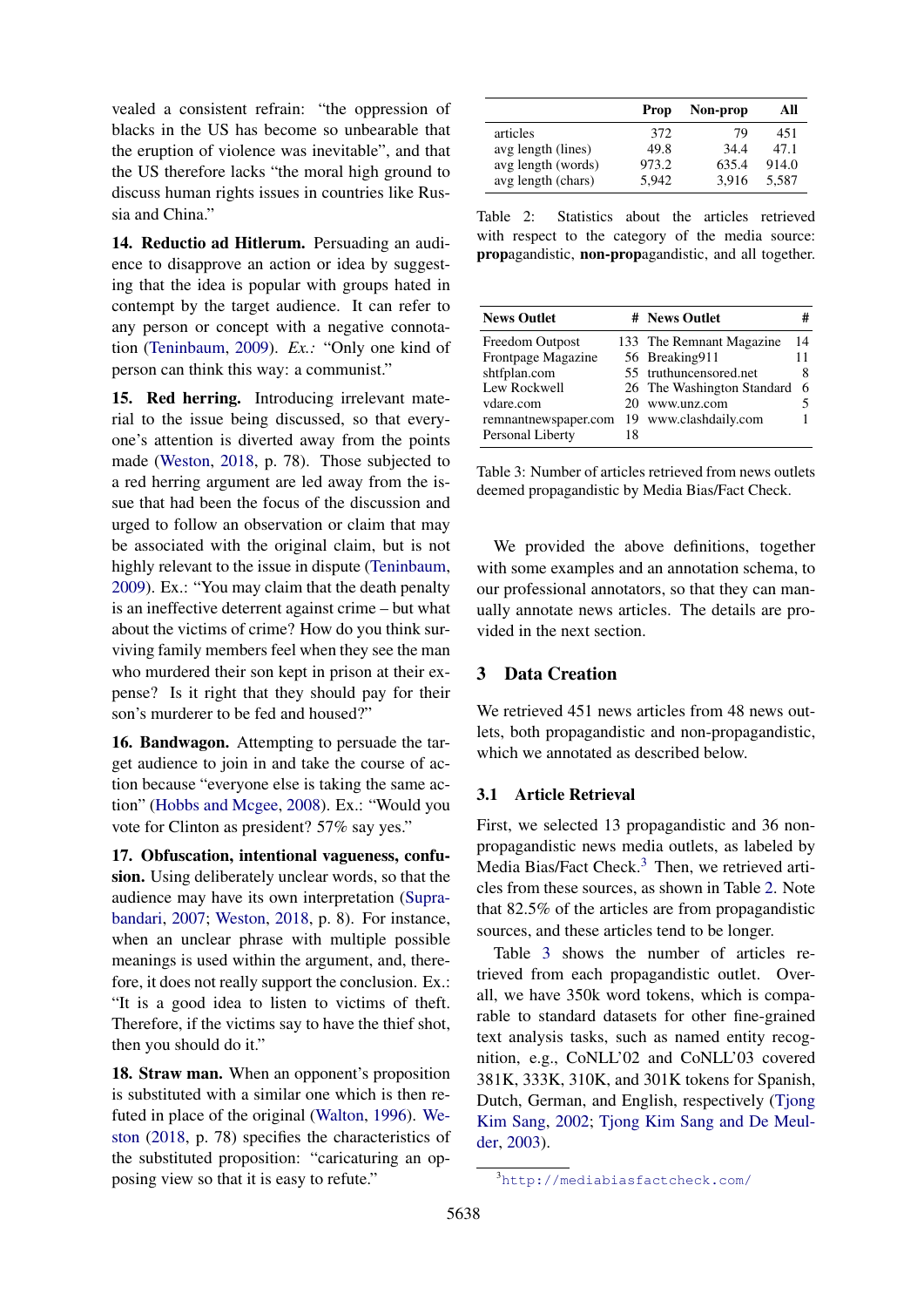### 3.2 Manual Annotation

We aim at obtaining text fragments annotated with any of the 18 techniques described in Section [2](#page-1-0) (see Figure [1](#page-4-0) for an example). Since the time required to understand and memorize all the propaganda techniques is significant, this annotation task is not well-suited for crowdsourcing. We partnered instead with a company that performs professional annotations, A Data Pro. $4$  Appendix A shows details about the instructions and the tools provided to the annotators.

We computed the  $\gamma$  inter-annotator agree-ment [\(Mathet et al.,](#page-9-12) [2015\)](#page-9-12). We chose  $\gamma$  because (*i*) it is designed for tasks where both the span and its label are to be found and (*ii*) it can deal with overlaps in the annotations by the same annotator<sup>[5](#page-4-2)</sup> (e.g., instances of *doubt* often use *name calling* or *loaded language* to reinforce their message). We computed  $\gamma_s$ , where we only consider the identified spans, regardless of the technique, and  $\gamma_{sl}$ , where we consider both the spans and their labels.

Let  $a$  be an annotator. In a preliminary exercise, four annotators  $a_{[1,..,4]}$  annotated six articles independently, and the agreement was  $\gamma_s = 0.34$ and  $\gamma_{sl} = 0.31$ . Even taking into account that  $\gamma$  is a pessimistic measure [\(Mathet et al.,](#page-9-12) [2015\)](#page-9-12), these values are low. Thus, we designed an annotation schema composed of two stages and involving two annotator teams, each of which covered about 220 documents. In stage 1, both  $a_1$  and  $a_2$  annotated the same documents independently. In stage 2, they gathered with a consolidator  $c_1$  to discuss all instances and to come up with a final annotation. Annotators  $a_3$  and  $a_4$  and consolidator  $c_2$  followed the same procedure. Annotating the full corpus took 395 man hours.

Table [4](#page-4-3) shows the  $\gamma$  agreements on the full corpus. As in the preliminary annotation, the agreements for both teams are relatively low: 0.30 and 0.34 for span selection, and slightly lower when labeling is considered as well. After the annotators discussed with the consolidator on the disagreed cases, the  $\gamma$  values got much higher: up to 0.74 and 0.76 for each team. We further analyzed the annotations to determine the main cause for the disagreement by computing the percentage of instances spotted by one annotator only in the first stage that are retained as gold annotations.

<span id="page-4-3"></span>

| <b>Annotations</b> |                | spans $(\gamma_s)$ | +labels $(\gamma_{sl})$ |  |
|--------------------|----------------|--------------------|-------------------------|--|
| $a_1$              | $a_2$          | 0.30               | 0.24                    |  |
| $a_3$              | $a_4$          | 0.34               | 0.28                    |  |
| $a_1$              | c <sub>1</sub> | 0.58               | 0.54                    |  |
| a <sub>2</sub>     | c <sub>1</sub> | 0.74               | 0.72                    |  |
| $a_3$              | c <sub>2</sub> | 0.76               | 0.74                    |  |
| $a_4$              | c <sub>2</sub> | 0.42               | 0.39                    |  |

Table 4:  $\gamma$  inter-annotator agreement between annotators spotting spans alone (spans) and spotting spans+labeling (+labels). The top-2 rows refer to the first stage: agreement between annotators. The bottom 4 rows refer to the consolidation stage: agreement between each annotator and the final gold annotation.

<span id="page-4-0"></span>

Figure 1: Example given to the annotators.

Overall the percentage is 53% (5, 921 out of 11, 122), and for each annotator is  $a_1 = 70\%$ ,  $a_2 = 48\%, a_3 = 57\%, a_4 = 31\%.$  Observing such percentages together with the relatively low differences in Table [4](#page-4-3) between  $\gamma_s$  and  $\gamma_{sl}$  for the same pairs  $(a_i, a_j)$  and  $(a_i, c_j)$ , we can conclude that disagreements are in general not due to the two annotators assigning different labels to the same or mostly overlapping spans, but rather because one has missed an instance in the first stage.

#### 3.3 Statistics about the Dataset

The total number of technique instances found in the articles, after the consolidation phase, is 7, 485, with respect to a total number of 21, 230 sentences (35.2%). Table [5](#page-5-1) reports some statistics about the annotations. The average propagandistic fragment has a length of 47 characters and the average length of a sentence is 112.5 characters.

On average, the propagandistic techniques are half a sentence long. The most common ones are *loaded language* and *name calling, labeling* with 2, 547 and 1, 294 occurrences, respectively. They appear 6.7 and 4.7 times per article, while no other technique appears more than twice. Note that repetition are inflated as we asked the annotators to mark both the original and the repeated instances.

<span id="page-4-2"></span><span id="page-4-1"></span><sup>4</sup><http://www.aiidatapro.com>

<sup>&</sup>lt;sup>5</sup>See [\(Meyer et al.,](#page-9-13) [2014;](#page-9-13) [Mathet et al.,](#page-9-12) [2015\)](#page-9-12) for other alternatives, which lack some properties; (*ii*) in particular.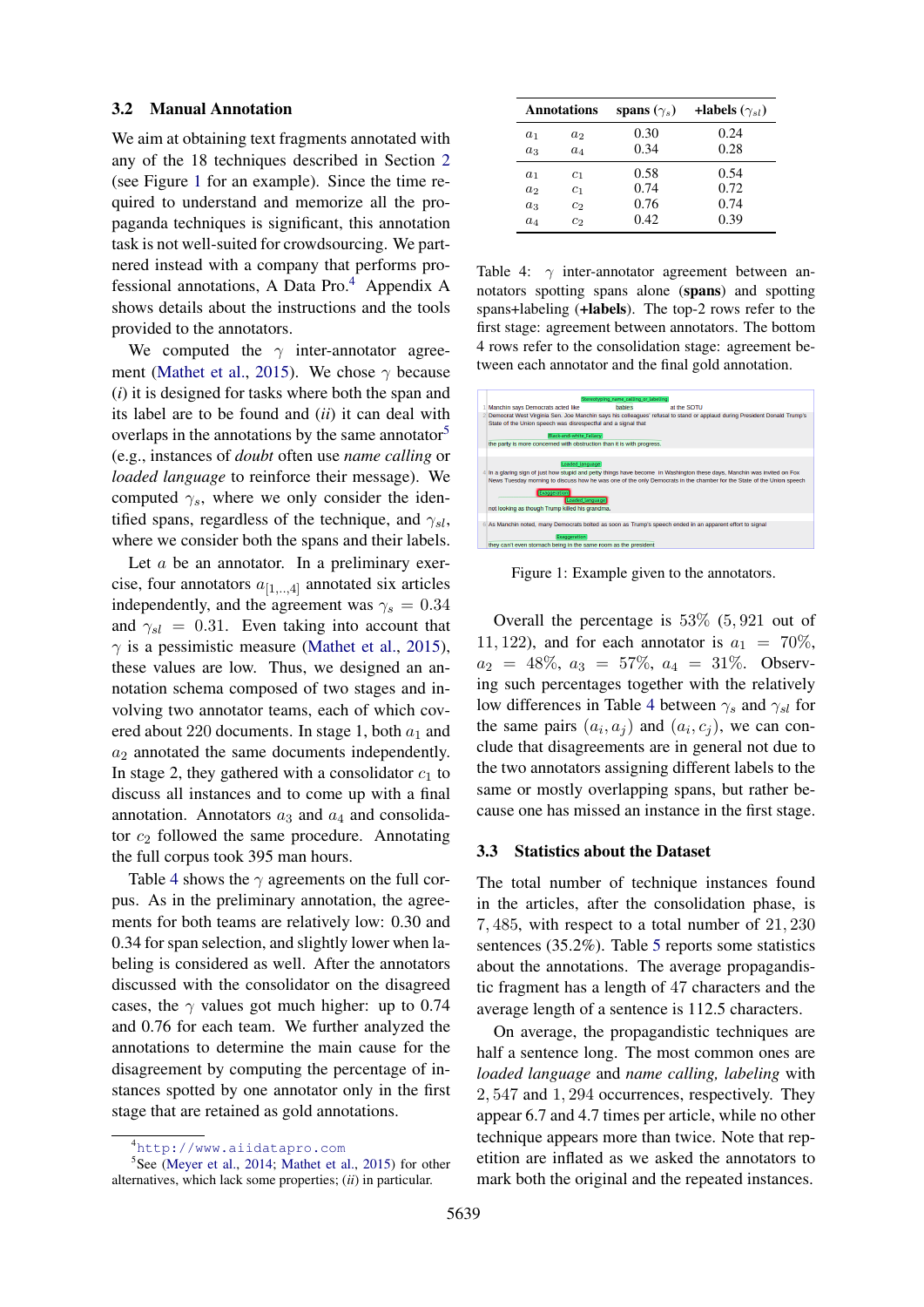<span id="page-5-1"></span>

| Propaganda Technique               | inst  | avg. length        |
|------------------------------------|-------|--------------------|
| loaded language                    | 2,547 | $23.70 \pm 25.30$  |
| name calling, labeling             | 1,294 | $26.10 \pm 19.88$  |
| repetition                         | 767   | $16.90 \pm 18.92$  |
| exaggeration, minimization         | 571   | $45.36 \pm 35.55$  |
| doubt                              | 562   | $123.21 \pm 97.65$ |
| appeal to fear/prejudice           | 367   | $93.56 \pm 74.59$  |
| flag-waving                        | 330   | $61.88 \pm 68.61$  |
| causal oversimplification          | 233   | $121.03 + 71.66$   |
| slogans                            | 172   | $25.30 \pm 13.49$  |
| appeal to authority                | 169   | $131.23 \pm 123.2$ |
| black-and-white fallacy            | 134   | $98.42 + 73.66$    |
| thought-terminating cliches        | 95    | $34.85 \pm 29.28$  |
| whataboutism                       | 76    | $120.93 + 69.62$   |
| reductio ad hitlerum               | 66 -  | $94.58 \pm 64.16$  |
| red herring                        | 48    | $63.79 \pm 61.63$  |
| bandwagon                          | 17    | $100.29 \pm 97.05$ |
| obfusc., int. vagueness, confusion | 17    | $107.88 \pm 86.74$ |
| straw man                          | 15    | $79.13 \pm 50.72$  |
| all                                | 7.485 | $46.99 \pm 61.45$  |

Table 5: Corpus statistics including instances per technique and their avg. length in terms of characters.

### <span id="page-5-0"></span>4 Evaluation Measures

Our task is a sequence labeling one, with the following key characteristics: (*i*) a large number of techniques whose spans might overlap in the text, and (*ii*) large lengths of these spans. This requires an evaluation measure that gives credit for partial overlaps.[6](#page-5-2) We derive an *ad hoc* measure following related work on named entity recognition (NER) [\(Nadeau and Sekine,](#page-9-14) [2007\)](#page-9-14) and (intrinsic) plagiarism detection (PD) [\(Potthast et al.,](#page-9-15) [2010\)](#page-9-15).

While in NER, the relevant fragments tend to be short multi-word strings, in PD —and in our propaganda technique identification task— the length varies widely (cf. Table [5\)](#page-5-1), and instances span from single tokens to full sentences or even longer pieces of text. Thus, in our precision and recall versions, we give partial credit to imperfect matches at the character level, as in PD.

Let document  $d$  be represented as a sequence of characters. A propagandistic text fragment is then represented as  $t = [t_i, \dots, t_j] \subseteq d$ . A document includes a set of (possibly overlapping) fragments  $T$ . Similarly, a learning algorithm produces a set  $S$ with fragments  $s = [s_m, \ldots, s_n]$ , predicted on d. A labeling function  $l(x) \in \{1, \ldots, 18\}$  associates  $s \in S$  to one of the eighteen techniques. Figure [2](#page-5-3) gives examples of gold and predicted fragments.

<span id="page-5-3"></span>

Figure 2: Example of gold annotation (top) and the predictions of a supervised model (bottom) in a document represented as a sequence of characters. The class of each fragment is shown in parentheses.  $s_1$  goes beyond  $t_1$ 's proper boundaries;  $s_2$  and  $s_3$  partially spot  $t_2$ , but fail to identify it entirely;  $s_4$  spots the exact boundaries of  $t_3$ , but fails to assign it the right label.

<span id="page-5-4"></span>We define the following function to handle partial overlaps between fragments with same labels:

$$
C(s,t,h) = \frac{|(s \cap t)|}{h} \delta(l(s),l(t)), \qquad (1)
$$

where h is a normalizing factor and  $\delta(a, b) = 1$  if  $a = b$ , and 0 otherwise. In the future,  $\delta$  could be refined to account for custom distance functions between classes, e.g., we might consider mistaking *loaded language* for *name calling or labeling* less problematic than confusing it with *Reduction ad Hitlerum*. Given Eq. [\(1\)](#page-5-4), we now define variants of precision and recall able to account for the imbalance in the corpus:

<span id="page-5-5"></span>
$$
P(S,T) = \frac{1}{|S|} \sum_{\substack{s \in S, \\ t \in T}} C(s, t, |s|), \qquad (2)
$$

<span id="page-5-6"></span>
$$
R(S,T) = \frac{1}{|T|} \sum_{\substack{s \in S, \\ t \in T}} C(s, t, |t|),
$$
 (3)

We define Eq. [\(2\)](#page-5-5) to be zero if  $|S| = 0$  and Eq. [\(3\)](#page-5-6) to be zero if  $|T| = 0$ . Following [Potthast](#page-9-15) [et al.](#page-9-15) [\(2010\)](#page-9-15), in Eqs. [\(2\)](#page-5-5) and [\(3\)](#page-5-6) we penalize systems predicting too many or too few instances by dividing by  $|S|$  and  $|T|$ , respectively, e.g., in Fig-ure [2](#page-5-3)  $P({s_2, s_3}, T) < P({s_3}, T)$ . Finally, we combine Eqs. [\(2\)](#page-5-5) and [\(3\)](#page-5-6) into an  $F_1$ -measure, the harmonic mean of precision and recall.

Having a separate function  $C$  to be responsible for comparing two annotations gives us some additional flexibility that is missing in standard NER measures that operate at the token/character level. For example, in Eq. [\(1\)](#page-5-4) we could easily change the factor that gives credit for partial overlaps by being more forgiving when only few characters are wrong.

<span id="page-5-2"></span><sup>&</sup>lt;sup>6</sup>The evaluation measures for the CoNLL'02 and CoNLL'03 NER tasks, where an instance is considered properly identified if and only if both the boundaries and the label are correct [\(Tsai et al.,](#page-10-5) [2006\)](#page-10-5), are not suitable in our context.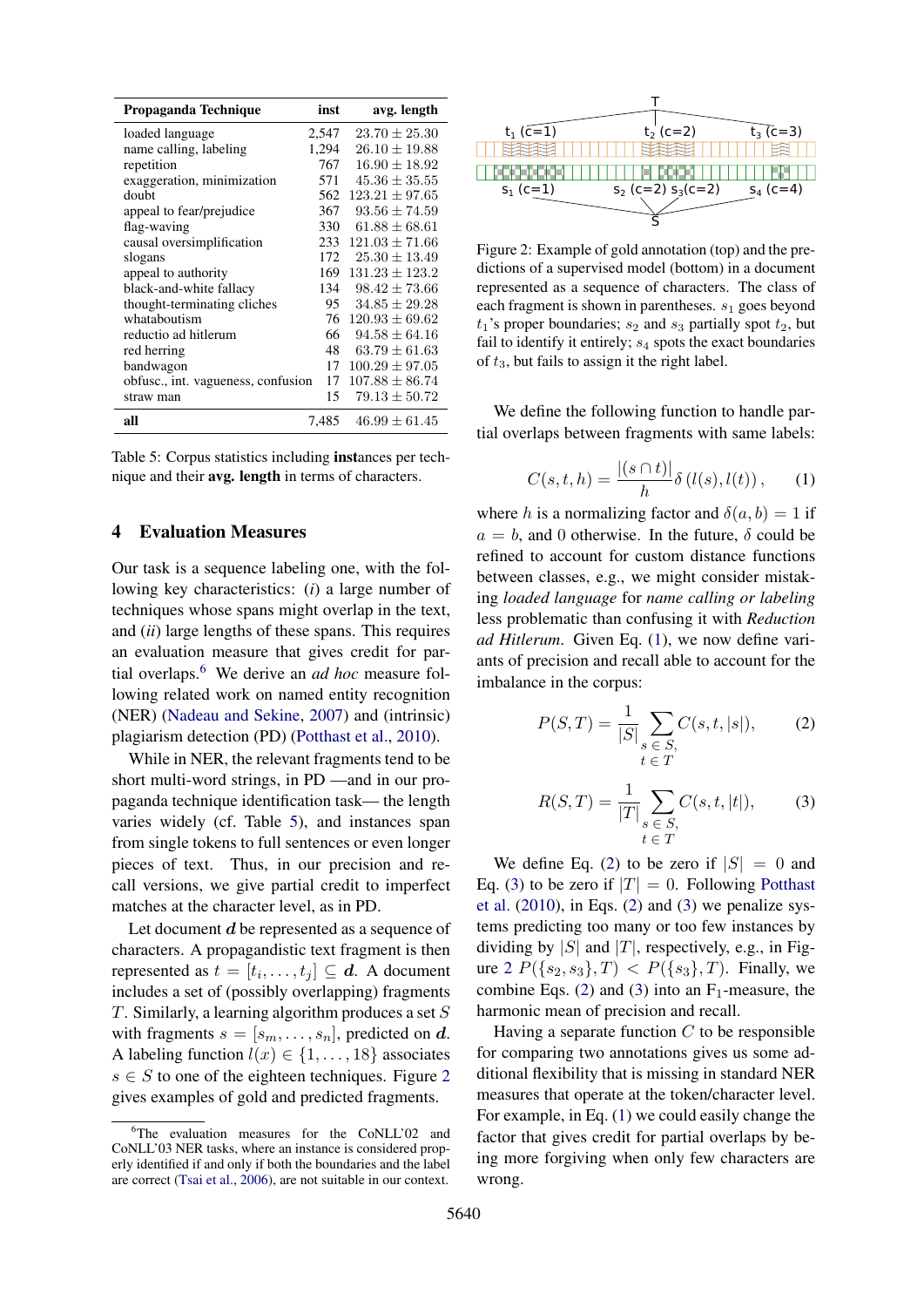### <span id="page-6-0"></span>5 Tasks and Proposed Models

We define two tasks based on the corpus described in Section [3:](#page-3-0) (*i*) SLC (Sentence-level Classification), which asks to predict whether a sentence contains at least one propaganda technique, and (*ii*) FLC (Fragment-level classification), which asks to identify both the spans and the type of propaganda technique. Note that these two tasks are of different granularities,  $q_1$  and  $q_2$ , i.e., tokens for FLC and sentences for SLC. We split the corpus into training, development and test, each containing 293, 57, 101 articles and 14,857, 2,108, 4,265 sentences.

## 5.1 Baselines

We depart from BERT [\(Devlin et al.,](#page-9-16) [2019\)](#page-9-16), as it has achieved state-of-the-art performance on multiple NLP benchmarks, and we design three baselines based on it.

BERT. We add a linear layer on top of BERT and we fine-tune it, as suggested in [\(Devlin et al.,](#page-9-16) [2019\)](#page-9-16). For the FLC task, we feed the final hidden representation for each token to a layer  $L_{q_2}$ that makes a 19-way classification: does this token belong to one of the eighteen propaganda techniques or to none of them (cf. Figure [3-](#page-6-1)a). For the SLC task, we feed the final hidden representation for the special [CLS] token, which BERT uses to represent the full sentence, to a two-dimensional layer  $L_{g_1}$  to make a binary classification.

BERT-Joint. We use the layers for both tasks in the BERT baseline,  $L_{g_1}$  and  $L_{g_2}$ , and we train for both FLC and SLC jointly (cf. Figure [3-](#page-6-1)b).

BERT-Granularity. We modify BERT-Joint to transfer information from SLC directly to FLC. Instead of using only the  $L_{g_2}$  layer for FLC, we concatenate  $L_{g_1}$  and  $L_{g_2}$ , and we add an extra 19-dimensional classification layer  $L_{g_{1,2}}$  on top of that concatenation to perform the prediction for FLC (cf. Figure [3-](#page-6-1)c).

#### 5.2 Multi-Granularity Network

We propose a model that can drive the highergranularity task (FLC) on the basis of the lowergranularity information (SLC), rather than simply using low-granularity information directly. Figure [3-](#page-6-1)d shows the architecture of this model. More generally, suppose there are  $k$  tasks of increasing granularity, e.g., document-level, paragraphlevel, sentence-level, word-level, subword-level, character-level.

<span id="page-6-1"></span>

Figure 3: The architecture of the baseline models (a-c), and of our proposed multi-granularity network (d).

Each task has a separated classification layer  $L_{g_k}$ that receives the feature representation of the specific level of granularity  $g_k$  and outputs  $o_{g_k}$ . The dimension of the representation depends on the embedding layer, while the dimension of the output depends on the number of classes in the task. The output  $o_{g_k}$  generates a weight for the next granularity task  $g_{k+1}$  through a trainable gate f:

$$
w_{g_k} = f(\mathbf{o}_{g_k}) \tag{4}
$$

The gate  $f$  consists of a projection layer to one dimension and an activation function. The resulting weight is multiplied by each element of the output of layer  $L_{g_{k+1}}$  to produce the output for task  $g_{k+1}$ :

$$
\boldsymbol{o}_{g_{k+1}} = w_{g_k} * \boldsymbol{o}_{g_{k+1}}
$$
 (5)

If  $w_{g_k} = 0$  for a given example, the output of the next granularity task  $o_{q_{k+1}}$  would be 0 as well. In our setting this means that, if the sentence-level classifier is confident the sentence does not contain propaganda, i.e.,  $w_{g_k} = 0$ , then  $o_{g_{k+1}} = 0$ and there would be no propagandistic technique predicted for any span within that sentence. Similarly, when back-propagating the error, if  $w_{a_k} = 0$ for a given example, the final entropy loss would become zero; i.e. the model would not get any information from that example. As a result, only examples strongly classified as negative in a lowergranularity task would be ignored in the highgranularity task. Having the lower-granularity as the main task means that higher-granularity information can be selectively used as additional information to improve the performance, but only if the example is not considered as highly negative. We show this in Section [6.3.](#page-7-1)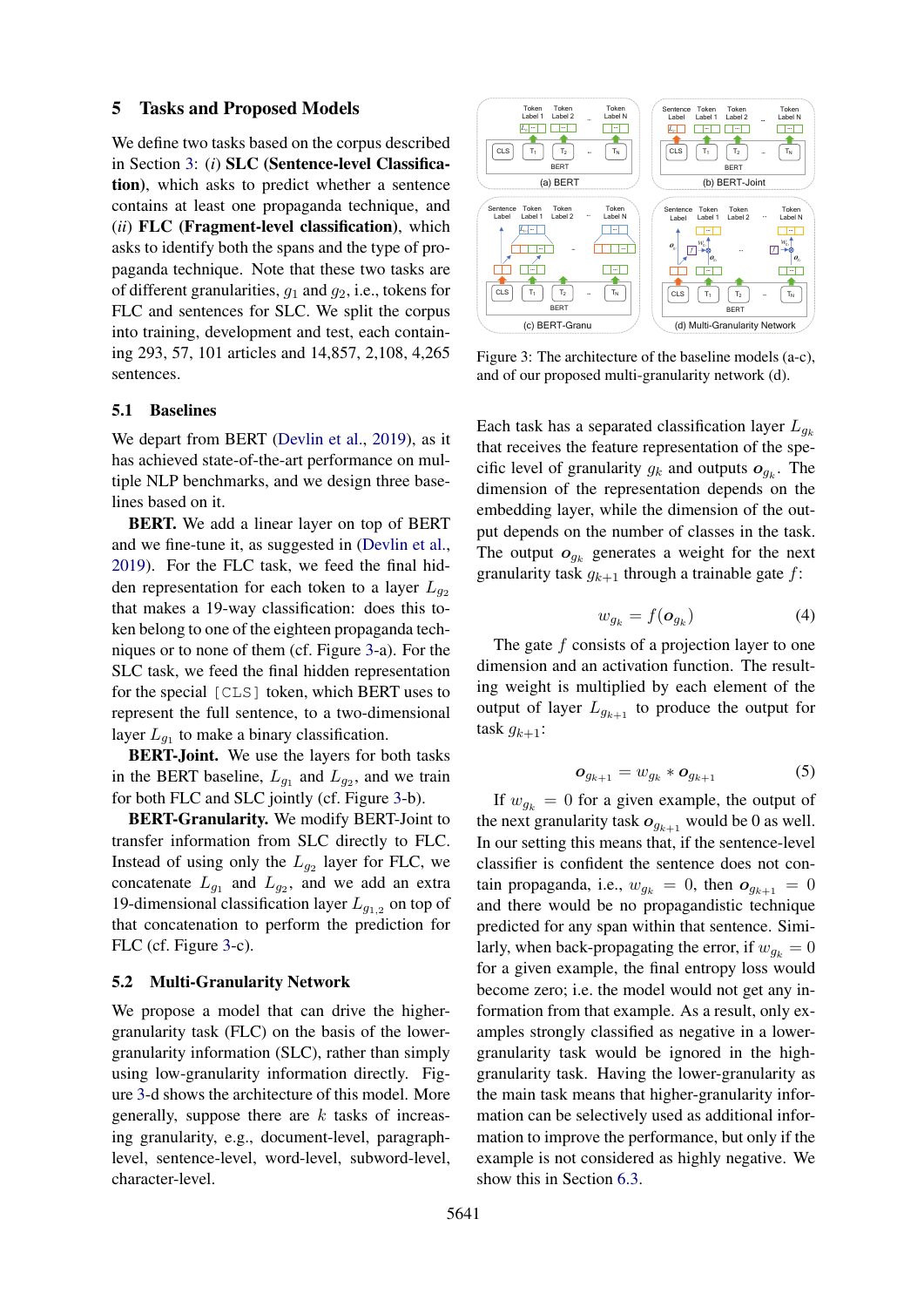For the loss function, we use a cross-entropy loss with sigmoid activation for every layer, except for the highest-granularity layer  $L_{g_K}$ , which uses a cross-entropy loss with softmax activation. Unlike softmax, which normalizes over all dimensions, the sigmoid allows each output component of layer  $L_{g_k}$  to be independent from the rest. Thus, the output of the sigmoid for the positive class increases the degree of freedom by not affecting the negative class, and vice versa. As we have two tasks, we use sigmoid activation for  $L_{g_1}$  and softmax activation for  $L_{g_2}$ . Moreover, we use a weighted sum of losses with a hyper-parameter  $\alpha$ :

$$
\mathcal{L}_{\mathcal{J}} = \mathcal{L}_{g_1} * \alpha + \mathcal{L}_{g_2} * (1 - \alpha) \tag{6}
$$

Again, we use BERT [\(Devlin et al.,](#page-9-16) [2019\)](#page-9-16) for the contextualized embedding layer and we place the multi-granularity network on top of it.

### <span id="page-7-0"></span>6 Experiments and Evaluation

## 6.1 Experimental Setup

We used the PyTorch framework and the pretrained BERT model, which we fine-tuned for our tasks. We trained all models using the following hyper-parameters: batch size of 16, sequence length of 210, weight decay of 0.01, and early stopping on validation  $F_1$  with patience of 7. For optimization, we used Adam with a learning rate of 3e-5 and a warmup proportion of 0.1. To deal with class imbalance, we give weight to the binary cross-entropy according to the proportion of positive samples. For the  $\alpha$  in the joint loss function, we use 0.9 for sentence classification, and 0.1 for word-level classification. In order to reduce the effect of random fluctuations for BERT, all the reported numbers are the average of three experimental runs with different random seeds. As it is standard, we tune our models on the dev partition and we report results on the test partition.

#### 6.2 Fragment-Level Propaganda Detection

Table [6](#page-7-2) shows the performance for the three baselines and for our multi-granularity network on the FLC task. For the latter, we vary the degree to which the gate function is applied: using ReLU is more aggressive compared to using the Sigmoid, as the ReLU outputs zero for a negative input. Note that, even though we train the model to predict both the spans and the labels, we also evaluated it with respect to the spans only.

<span id="page-7-2"></span>

| <b>Model</b>                                | <b>Spans</b> |          |                                     | <b>Full Task</b> |             |             |
|---------------------------------------------|--------------|----------|-------------------------------------|------------------|-------------|-------------|
|                                             |              | $\bf{R}$ | ${\bf F}_1$                         | $\mathbf{P}$     | $\mathbf R$ | ${\bf F}_1$ |
| <b>BERT</b>                                 |              |          | 39.57 36.42 37.90 21.48 21.39 21.39 |                  |             |             |
| Joint                                       |              |          | 39.26 35.48 37.25 20.11 19.74 19.92 |                  |             |             |
| Granu                                       |              |          | 43.08 33.98 37.93 23.85 20.14 21.80 |                  |             |             |
| Multi-Granularity                           |              |          |                                     |                  |             |             |
| ReLU –                                      |              |          | 43.29 34.74 38.28 23.98 20.33 21.82 |                  |             |             |
| Sigmoid 44.12 35.01 38.98 24.42 21.05 22.58 |              |          |                                     |                  |             |             |

Table 6: Fragment-level experiments (FLC task). Shown are two evaluations: (*i*) Spans checks only whether the model has identified the fragment spans correctly, while (*ii*) Full task is evaluation wrt the actual task of identifying the spans and also assigning the correct propaganda technique for each span.

Table [6](#page-7-2) shows that joint learning (BERT-Joint) hurts the performance compared to single-task BERT. However, using additional information from the sentence-level for the token-level classification (BERT-Granularity) yields small improvements. The multi-granularity models outperform all baselines thanks to their higher precision. This shows the effect of the model excluding sentences that it determined to be non-propagandistic from being considered for token-level classification. Nevertheless, the performance of sentencelevel classification is far from perfect, achieving an  $F_1$  of up to 60.98 (cf. Table [7\)](#page-8-2). The information it contributes to the final classification is noisy and the more conservative removal of instances performed by the Sigmoid function yields better performance than the more aggressive ReLU.

#### <span id="page-7-1"></span>6.3 Sentence-Level Propaganda Detection

Table [7](#page-8-2) shows the results for the SLC task. We apply our multi-granularity network model to the sentence-level classification task to see its effect on low granularity when we train the model with a high granularity task. Interestingly, it yields huge performance improvements on the sentence-level classification result. Compared to the BERT baseline, it increases the recall by 8.42%, resulting in a 3.24% increase of the  $F_1$  score. In this case, the result of token-level classification is used as additional information for the sentence-level task, and it helps to find more positive samples. This shows the opposite effect of our model compared to the FLC task. Note also that using ReLU is more effective than using the Sigmoid, unlike in tokenlevel classification.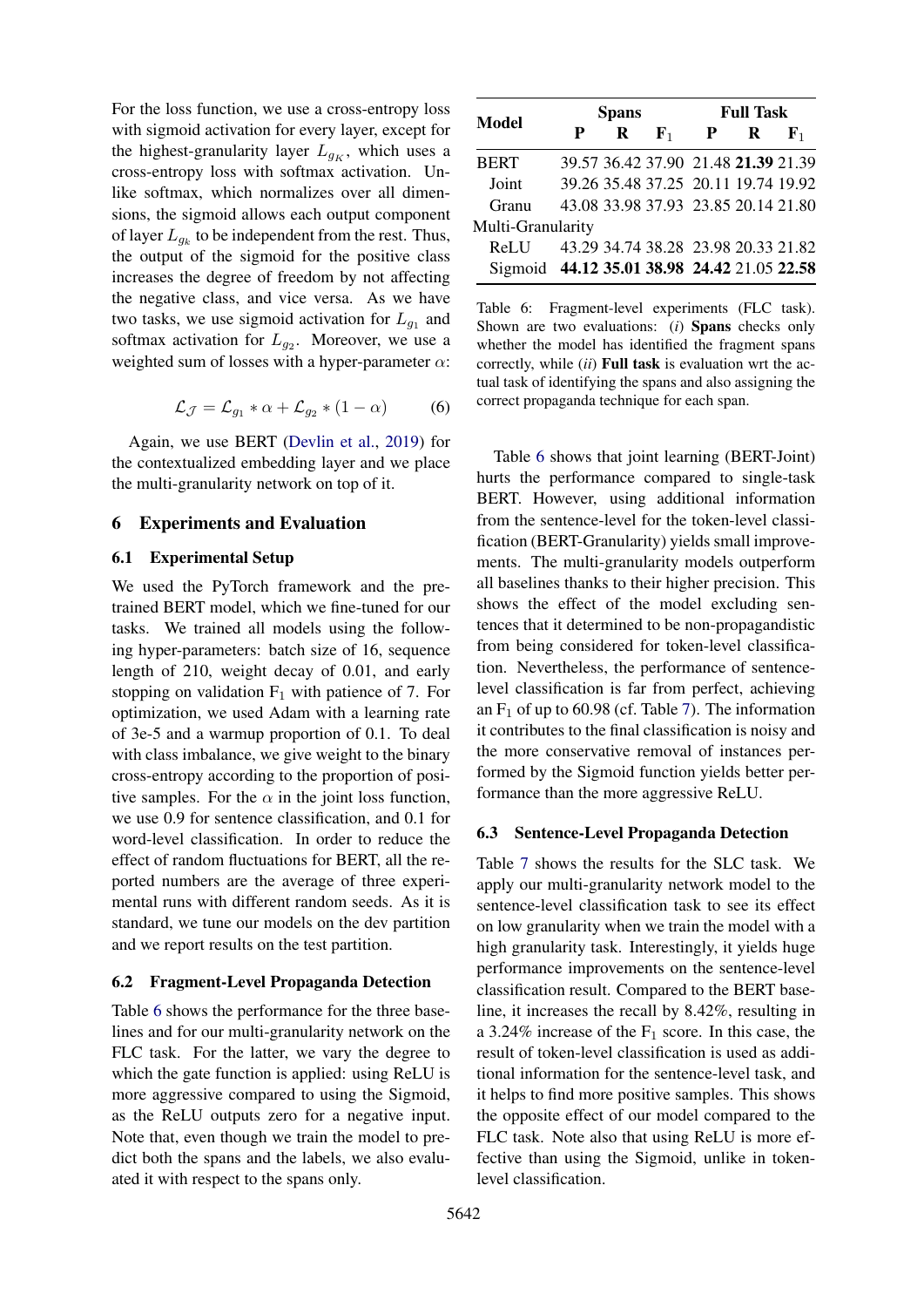<span id="page-8-2"></span>

| Model              | <b>Precision</b> | Recall | F1    |
|--------------------|------------------|--------|-------|
| All-Propaganda     | 23.92            | 100.00 | 38.61 |
| <b>BERT</b>        | 63.20            | 53.16  | 57.74 |
| <b>BERT-Granu</b>  | 62.80            | 55.24  | 58.76 |
| <b>BERT-Joint</b>  | 62.84            | 55.46  | 58.91 |
| <b>MGN</b> Sigmoid | 62.27            | 59.56  | 60.71 |
| <b>MGN ReLU</b>    | 60.41            | 61.58  | 60.98 |

Table 7: Sentence-level (SLC) results. *All-propaganda* is a baseline which always output the propaganda class.

Thus, since the performance range of the tokenlevel classification is low, we think it is more effective to get additional information after aggressively removing negative samples by using ReLU as a gate in the model.

# <span id="page-8-0"></span>7 Related Work

Propaganda identification has been tackled mostly at the article level. [Rashkin et al.](#page-9-1) [\(2017\)](#page-9-1) created a corpus of news articles labelled as belonging to four categories: propaganda, trusted, hoax, or satire. They included articles from eight sources, two of which are propagandistic. Barrón-Cedeño [et al.](#page-9-17) [\(2019\)](#page-9-17) experimented with a binarized version of the corpus from [\(Rashkin et al.,](#page-9-1) [2017\)](#page-9-1): propaganda vs. the other three categories. The corpus labels were obtained with distant supervision, assuming that all articles from a given news outlet share the label of that outlet, which inevitably introduces noise [\(Horne et al.,](#page-9-2) [2018\)](#page-9-2).

A related field is that of computational argumentation which, among others, deals with some logical fallacies related to propaganda. [Haber](#page-9-18)[nal et al.](#page-9-18) [\(2018b\)](#page-9-18) presented a corpus of Web forum discussions with cases of *ad hominem* fallacy identified. [Habernal et al.](#page-9-19) [\(2017,](#page-9-19) [2018a\)](#page-9-20) introduced *Argotario*, a game to educate people to recognize and create fallacies. A byproduct of Argotario is a corpus with  $1.3k$  arguments annotated with five fallacies, including *ad hominem*, *red herring* and *irrelevant authority*, which directly relate to propaganda techniques (cf. Section [2\)](#page-1-0). Differently from [\(Habernal et al.,](#page-9-19) [2017,](#page-9-19) [2018a,](#page-9-20)[b\)](#page-9-18), our corpus has 18 techniques annotated on the same set of news articles. Moreover, our annotations aim at identifying the minimal fragments related to a technique instead of flagging entire arguments.

### <span id="page-8-1"></span>8 Conclusion and Future Work

We have argued for a new way to study propaganda in news media: by focusing on identifying the instances of use of specific propaganda techniques. Going at this fine-grained level can yield more reliable systems and it also makes it possible to explain to the user why an article was judged as propagandistic by an automatic system.

In particular, we designed an annotation schema of 18 propaganda techniques, and we annotated a sizable dataset of documents with instances of these techniques in use. We further designed an evaluation measure specifically tailored for this task. We made the schema and the dataset publicly available, thus facilitating further research. We hope that the corpus would raise interest outside of the community of researchers studying propaganda: the techniques related to fallacies and the ones relying on emotions might provide a novel setting for the researchers interested in Argumentation and Sentiment Analysis.

We experimented with a number of BERT-based models and devised a novel architecture which outperforms standard BERT-based baselines. Our fine-grained task can complement document-level judgments, both to come out with an aggregated decision and to explain why a document —or an entire news outlet— has been flagged as potentially propagandistic by an automatic system.

We are collaborating with A Data Pro to expand the corpus. In the mid-term, we plan to build an online platform where professors in relevant fields (e.g., journalism, mass communication) can train their students to recognize and annotate propaganda techniques. The hope is to be able to accumulate annotations as a by-product of using the platform for training purposes.

# Acknowledgments

This research is part of the Tanbih project, $\frac{7}{1}$  $\frac{7}{1}$  $\frac{7}{1}$  which aims to limit the effect of "fake news", propaganda and media bias by making users aware of what they are reading. The project is developed in collaboration between the MIT Computer Science and Artificial Intelligence Laboratory (CSAIL) and the Qatar Computing Research Institute (QCRI), HBKU.

<span id="page-8-3"></span><sup>7</sup><http://tanbih.qcri.org/>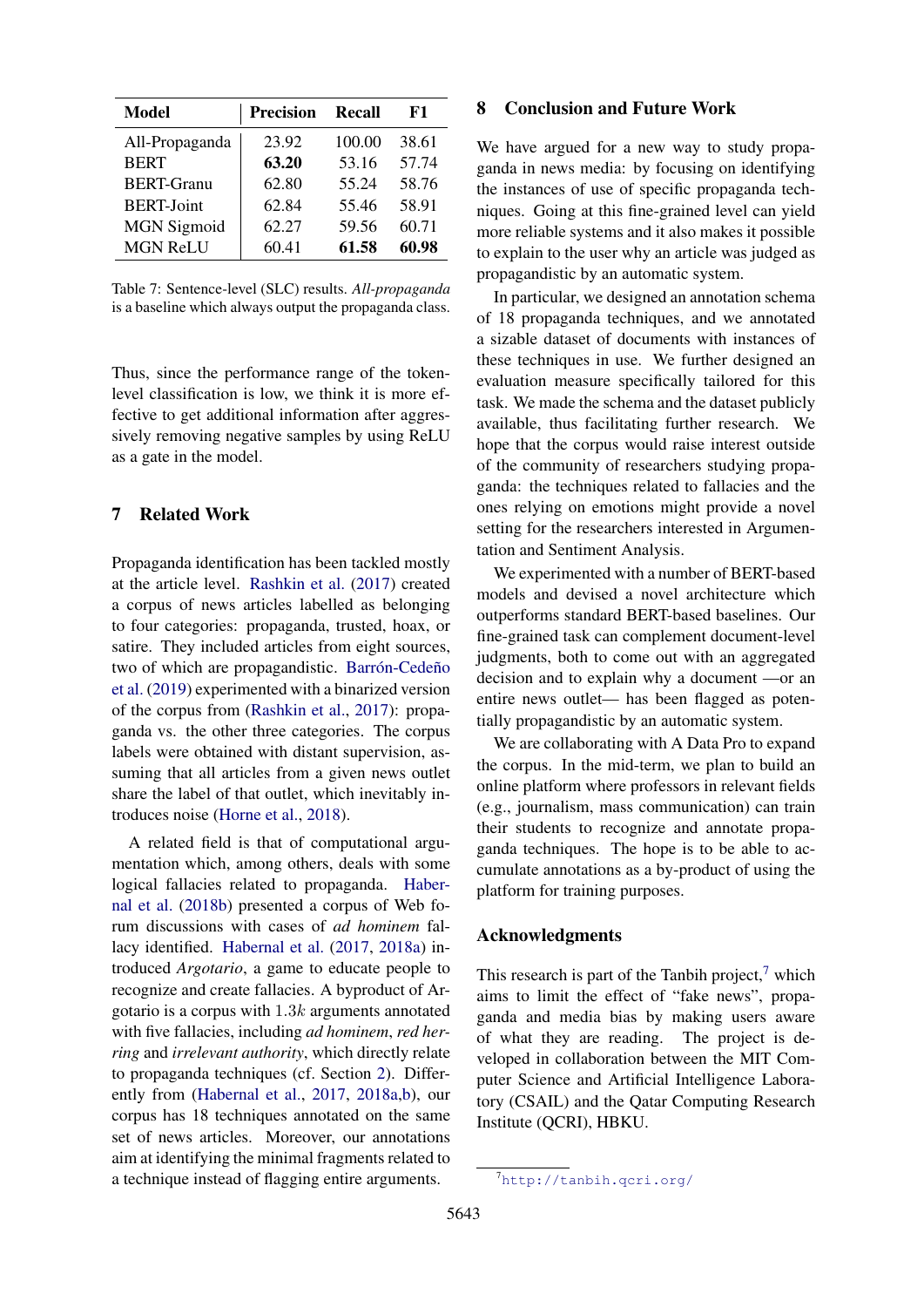### References

- <span id="page-9-17"></span>Alberto Barrón-Cedeño, Giovanni Da San Martino, Israa Jaradat, and Preslav Nakov. 2019. Proppy: A system to unmask propaganda in online news. In *Proceedings of the 33rd AAAI Conference on Artificial Intelligence*, AAAI '19, pages 9847–9848, Honolulu, HI, USA.
- <span id="page-9-0"></span>Alberto Barrón-Cedeno, Israa Jaradat, Giovanni Da San Martino, and Preslav Nakov. 2019. Proppy: Organizing the news based on their propagandistic content. *Information Processing & Management*, 56(5):1849–1864.
- <span id="page-9-6"></span>Lavinia Dan. 2015. Techniques for the Translation of Advertising Slogans. In *Proceedings of the International Conference Literature, Discourse and Multicultural Dialogue*, LDMD '15, pages 13–23, Mures, Romania.
- <span id="page-9-16"></span>Jacob Devlin, Ming-Wei Chang, Kenton Lee, and Kristina Toutanova. 2019. BERT: Pre-training of deep bidirectional transformers for language understanding. In *Proceedings of the 2019 Conference of the North American Chapter of the Association for Computational Linguistics: Human Language Technologies*, NAACL-HLT '19, pages 4171–4186, Minneapolis, MN, USA.
- <span id="page-9-7"></span>Jean Goodwin. 2011. Accounting for the force of the appeal to authority. In *Proceedings of the 9th International Conference of the Ontario Society for the Study of Argumentation*, OSSA '11, pages 1–9, Ontario, Canada.
- <span id="page-9-19"></span>Ivan Habernal, Raffael Hannemann, Christian Pollak, Christopher Klamm, Patrick Pauli, and Iryna Gurevych. 2017. Argotario: Computational argumentation meets serious games. In *Proceedings of the Conference on Empirical Methods in Natural Language Processing*, EMNLP '17, pages 7–12, Copenhagen, Denmark.
- <span id="page-9-20"></span>Ivan Habernal, Patrick Pauli, and Iryna Gurevych. 2018a. Adapting serious game for fallacious argumentation to German: pitfalls, insights, and best practices. In *Proceedings of the Eleventh International Conference on Language Resources and Evaluation*, LREC '18, Miyazaki, Japan.
- <span id="page-9-18"></span>Ivan Habernal, Henning Wachsmuth, Iryna Gurevych, and Benno Stein. 2018b. Before name-calling: Dynamics and triggers of ad hominem fallacies in web argumentation. In *Proceedings of the 2018 Conference of the North American Chapter of the Association for Computational Linguistics: Human Language Technologies*, NAACL-HLT '18, pages 386– 396, New Orleans, LA, USA.
- <span id="page-9-5"></span>Renee Hobbs and Sandra Mcgee. 2008. Teaching about propaganda: An examination of the historical roots of media literacy. *Journal of Media Literacy Education*, 6(62):56–67.
- <span id="page-9-2"></span>Benjamin D Horne, Sara Khedr, and Sibel Adali. 2018. Sampling the news producers: A large news and feature data set for the study of the complex media landscape. In *International AAAI Conference on Web and Social Media*, ICWSM '18, Stanford, CA, USA.
- <span id="page-9-8"></span>John Hunter. 2015. Brainwashing in a large group awareness training? The classical conditioning hypothesis of brainwashing. Master's thesis, University of Kwazulu-Natal, Pietermaritzburg, South Africa.
- <span id="page-9-4"></span>Garth S. Jowett and Victoria O'Donnell. 2012. What is propaganda, and how does it differ from persuasion? In *Propaganda & Persuasion*, chapter 1, pages 1–48. Sage Publishing.
- <span id="page-9-12"></span>Yann Mathet, Antoine Widlöcher, and Jean-Philippe Métivier. 2015. The unified and holistic method gamma  $(\gamma)$  for inter-annotator agreement measure and alignment. *Computational Linguistics*, 41(3):437–479.
- <span id="page-9-13"></span>Christian M. Meyer, Margot Mieskes, Christian Stab, and Iryna Gurevych. 2014. DKPro agreement: An open-source Java library for measuring inter-rater agreement. In *Proceedings of the International Conference on Computational Linguistics*, COL-ING '14, pages 105–109, Dublin, Ireland.
- <span id="page-9-3"></span>Clyde R. Miller. 1939. The Techniques of Propaganda. From "How to Detect and Analyze Propaganda," an address given at Town Hall. The Center for learning.
- <span id="page-9-14"></span>David Nadeau and Satoshi Sekine. 2007. A survey of named entity recognition and classification. *Lingvisticae Investigationes*, 30(1):3–26.
- <span id="page-9-15"></span>Martin Potthast, Benno Stein, Alberto Barrón-Cedeño, and Paolo Rosso. 2010. An evaluation framework for plagiarism detection. In *Proceedings of the International Conference on Computational Linguistics*, COLING '10, pages 997–1005, Beijing, China.
- <span id="page-9-1"></span>Hannah Rashkin, Eunsol Choi, Jin Yea Jang, Svitlana Volkova, and Yejin Choi. 2017. Truth of varying shades: Analyzing language in fake news and political fact-checking. In *Proceedings of the 2017 Conference on Empirical Methods in Natural Language Processing*, EMNLP '17, pages 2931–2937, Copenhagen, Denmark.
- <span id="page-9-9"></span>Monika L Richter. 2017. The Kremlin's platform for 'useful idiots' in the West: An overview of RT's editorial strategy and evidence of impact. Technical report, Kremlin Watch.
- <span id="page-9-11"></span>Francisca Niken Vitri Suprabandari. 2007. American propaganda in John Steinbeck's The Moon is Down. Master's thesis, Sanata Dharma University, Yogyakarta, Indonesia.
- <span id="page-9-10"></span>Gabriel H Teninbaum. 2009. Reductio ad Hitlerum: Trumping the judicial Nazi card. *Michigan State Law Review*, page 541.